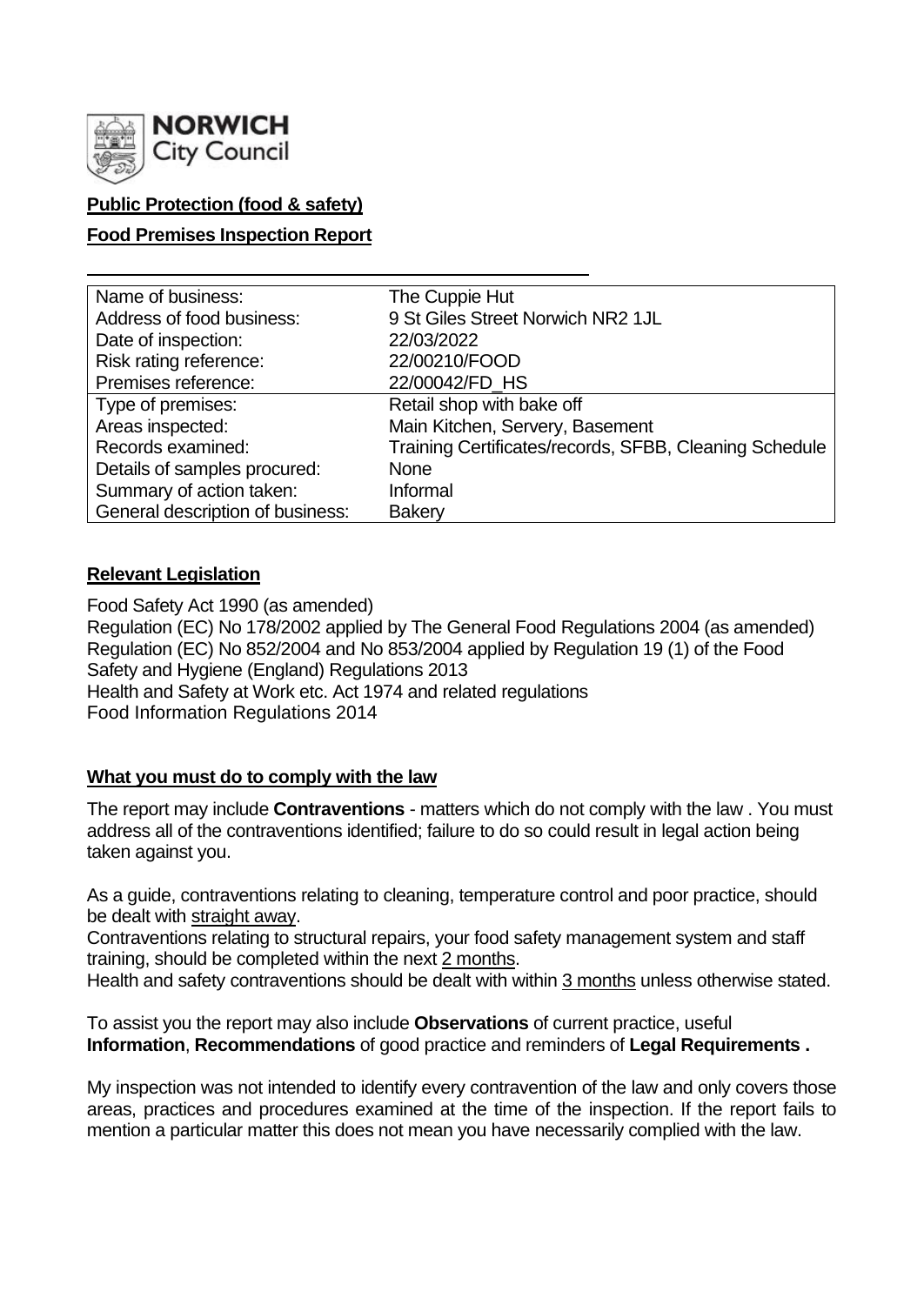# **FOOD SAFETY**

#### **How we calculate your Food Hygiene Rating:**

The food safety section has been divided into the three areas which you are scored against for the hygiene rating: 1. food hygiene and safety procedures, 2. structural requirements and 3. confidence in management/control procedures. Each section begins with a summary of what was observed and the score you have been given. Details of how these scores combine to produce your overall food hygiene rating are shown in the table.

| <b>Compliance Area</b>                     |          |    | <b>You Score</b> |          |                |    |           |    |                |  |
|--------------------------------------------|----------|----|------------------|----------|----------------|----|-----------|----|----------------|--|
| <b>Food Hygiene and Safety</b>             |          |    |                  | $\Omega$ | 5              | 10 | 15        | 20 | 25             |  |
| <b>Structure and Cleaning</b>              |          |    | $\Omega$         | 5        | 10             | 15 | 20        | 25 |                |  |
| Confidence in management & control systems |          |    | $\Omega$         | 5        | 10             | 15 | 20        | 30 |                |  |
|                                            |          |    |                  |          |                |    |           |    |                |  |
| <b>Your Total score</b>                    | $0 - 15$ | 20 | $25 - 30$        |          | $35 - 40$      |    | $45 - 50$ |    | > 50           |  |
| <b>Your Worst score</b>                    | 5        | 10 | 10               |          | 15             |    | 20        |    | $\blacksquare$ |  |
|                                            |          |    |                  |          |                |    |           |    |                |  |
| <b>Your Rating is</b>                      | 5        | 4  |                  | 3        | $\overline{2}$ |    |           |    | $\overline{0}$ |  |

Your Food Hygiene Rating is 5 - a very good standard



## **1. Food Hygiene and Safety**

Food hygiene standards are high. You demonstrated a very good standard of compliance with legal requirements. You have safe food handling practices and procedures and all the necessary control measures to prevent cross-contamination are in place. Some minor contraventions require your attention. **(Score 5)**

### Contamination risks

**Contravention** The following exposed ready-to-eat food and or its packaging to the risk of cross-contamination with dirt, foreign objects or chemicals:

• disposable cutlery was stored with Prongs/blades up. Store these down to prevent cross contamination from customers hands

**Observation** I was pleased to see you were able to demonstrate effective controls to prevent cross-contamination.

Personal Hygiene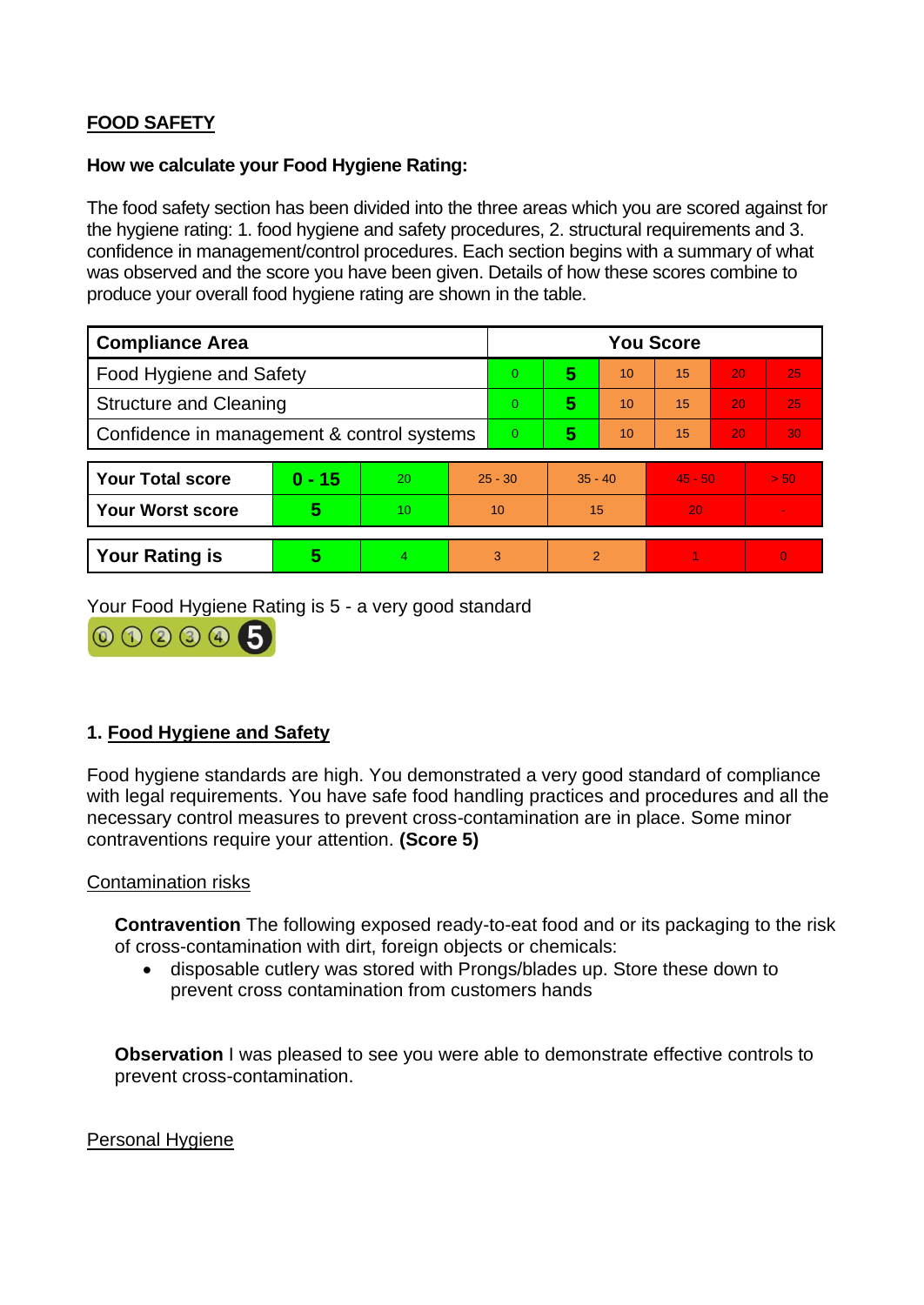**Contravention** The following are examples of poor personal hygiene or where it was made difficult for food handlers to maintain sufficiently high standards of personal cleanliness:

• food handlers were wearing watches

## Temperature Control

**Observation I** was pleased to see you were able to limit bacterial growth and/or survival by applying appropriate temperature controls at points critical to food safety and that you were monitoring temperatures.

## **2. Structure and Cleaning**

The structure facilities and standard of cleaning and maintenance are all of a good standard and only minor repairs and/or improvements are required. Pest control and waste disposal provisions are adequate. The minor contraventions require your attention. **(Score 5)**

## Cleaning of Structure

**Contravention** The following items were dirty and require more frequent and thorough cleaning:

- floor/wall junctions
- flooring underneath dishwasher

**Observation** The kitchen had been well maintained and the standard of cleaning was good.

### Cleaning Chemicals / Materials / Equipment and Methods

**Observation** I was pleased to see that the premises was kept clean and that your cleaning materials, methods and equipment were able to minimise the spread of harmful bacteria between surfaces.

### Facilities and Structural provision

**Observation** I was pleased to see the premises had been well maintained and that adequate facilities had been provided.

### Pest Control